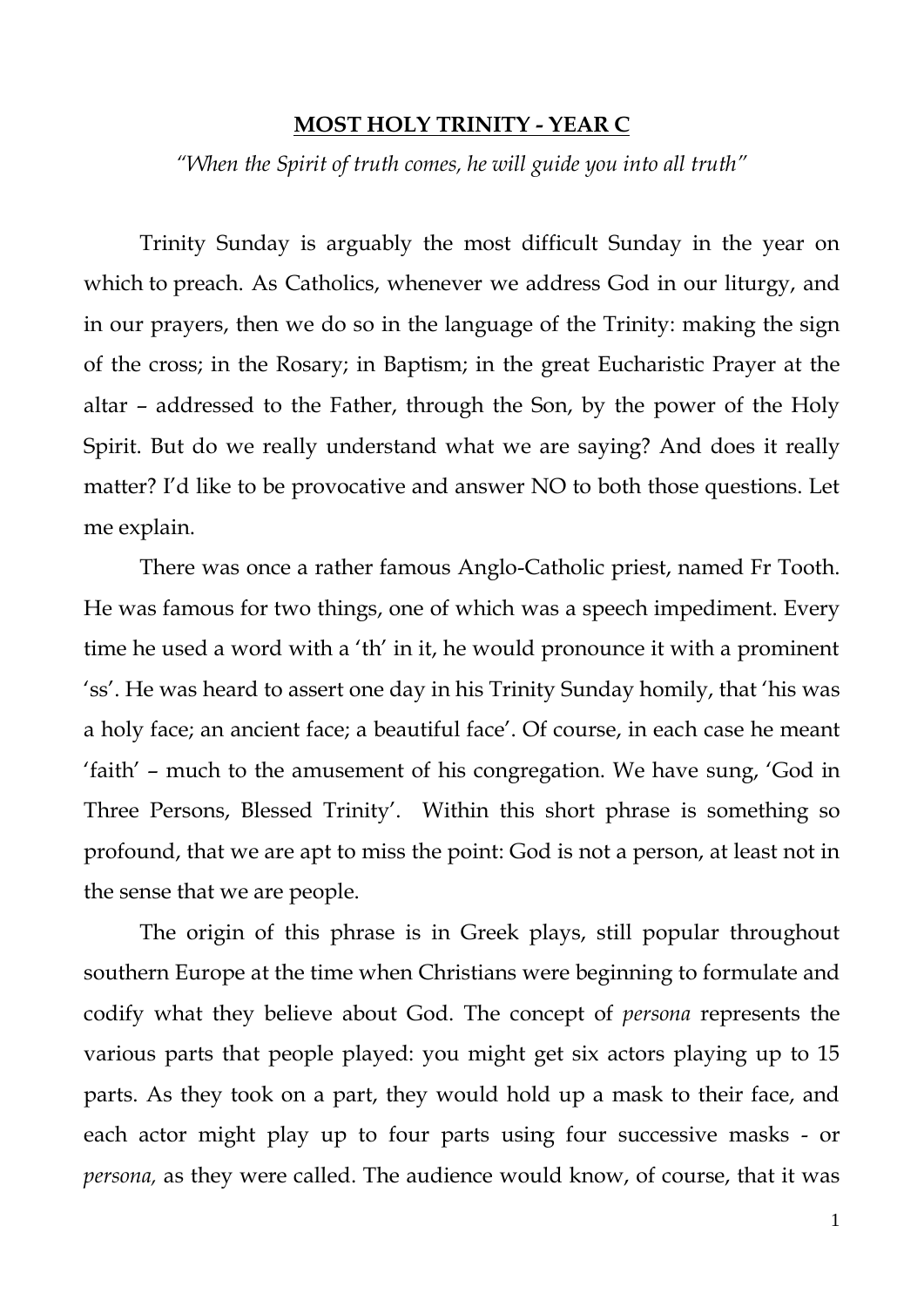the same reality behind each *persona*, and yet they are all linked within the same ultimate reality: one and many. In our first reading today we hear about wisdom – an abstract personification of the personal aspect of creation – Jesus, *'through whom nothing was made that was made'*. The language is beyond our comprehension: of course we can't understand what it means for God to be God: One yet Three; begotten and not made; present in the universe, and beyond and prior to it. So does it matter? Well, not really... and yet for St Anselm of Canterbury it is a case of 'faith seeking understanding'; and for St Augustine, 'if you can understand it, then it isn't God'.

We are being drawn into a mystery today, one which is beyond human comprehension. I was very fortunate to do my theological training in the Church of England in Oxford, and sat at the feet of some great scholars, some of whom were clergy. Our course on the Trinity – a whole term – was delivered by a Greek Orthodox bishop, who in nine weeks expounded how Christians throughout the early centuries had attempted to negotiate the great mystery of our faith/face. Upon arriving for our last lecture, the hall was dark, the curtains were drawn, and there was an old-fashioned magic lantern projector on a stand. Bp (now Abp) Kallistos Ware announced the lecture simply and humbly: "I have no more words, no more ideas - images must suffice where words fail". He talked us through the history of icons/images of the Trinity, cleverly drawing together the strands of nine weeks of academic theology. I was mesmerised: I learnt much that day, and I learnt nothing.

All of our actions in church, our ritual, our ceremonies, point to this indescribable relation between God in the Trinity, and how in that 'communion' God has fashioned this world and our lives, so that we should also live in that *communio* – the sharing together of the life of God. That was the great 'high priestly' prayer of Jesus at the Last Supper. As Father/Creator,